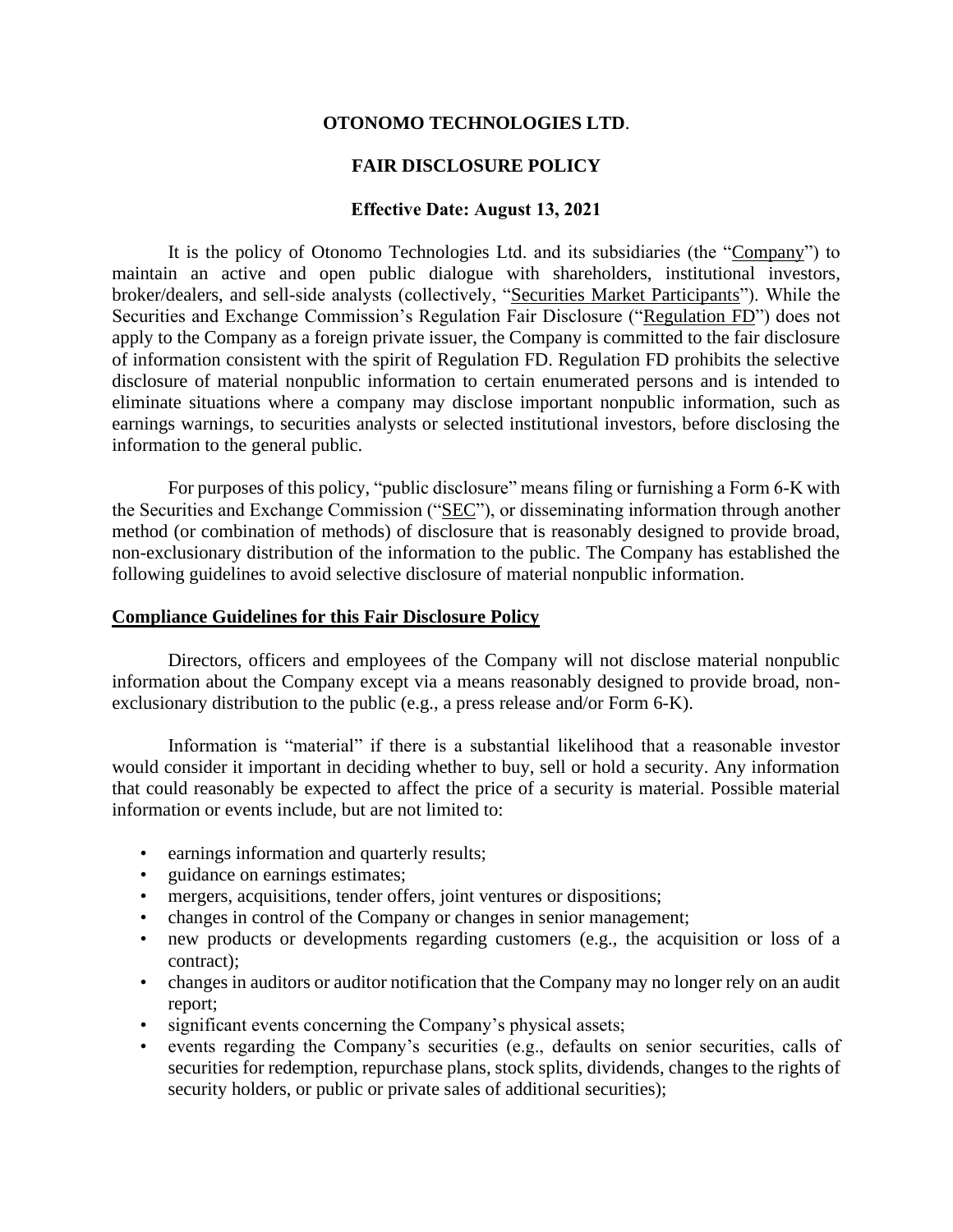- bankruptcies or receiverships;
- cybersecurity or data security incidents; and
- significant litigation or regulatory actions.

Because this is an area that requires specialized judgment, you should contact the Company's Compliance Officer if you have questions. For purposes of this Policy, the "Compliance Officer" shall be the Company's General Counsel; provided that if the General Counsel is unavailable, the Compliance Officer shall be the Company's Chief Financial Officer ("CFO").

"Nonpublic" information is information that is not generally known or available to the public. Information is considered publicly available, and thus public, only when it has been released in a manner that would result in its widespread dissemination, including via a post on our website, and the investing public has had time to absorb the information, typically 2 business day[s].

If any director, officer or employee believes that material nonpublic information may have been selectively disclosed, that individual should contact the Compliance Officer immediately. The Compliance Officer will determine the appropriate public disclosure, if any, that will have to be made in accordance with SEC rules and regulations and this policy.

#### 1. **Authorized Representatives of the Company**

- a. Persons authorized to communicate on behalf of the Company to Securities Market Participants are limited to the Chief Executive Officer (the "CEO") and the Company's Investors' Relations nominated by the CEO (each, an "Authorized Person"). Individual members of the board of directors will not communicate with Securities Market Participants other than through, or with the consent of, the Chairperson (or lead independent director, if applicable). From time to time, the CEO may designate other persons authorized to communicate on behalf of the Company with Securities Market Participants.
- b. In addition, the CEO is authorized to communicate with employee shareholders and beneficial owners in response to inquiries regarding employee shareholder accounts and other administrative matters.
- c. It is the Company's policy that, except as specified under (a) and (b) above, employees shall not communicate with Securities Market Participants, and should refer all questions to the Authorized Person. Any reference to "employees" in this policy also relates to officers of the Company and contractors who devote all or substantially all of their time to the Company.
- d. In order to ensure that complete and accurate information is obtained, Securities Market Participants should direct all inquiries regarding the Company's financial condition, results of operations, strategies and other similar matters, to the CEO. Statements by employees or agents who are not Authorized Persons should not be relied upon.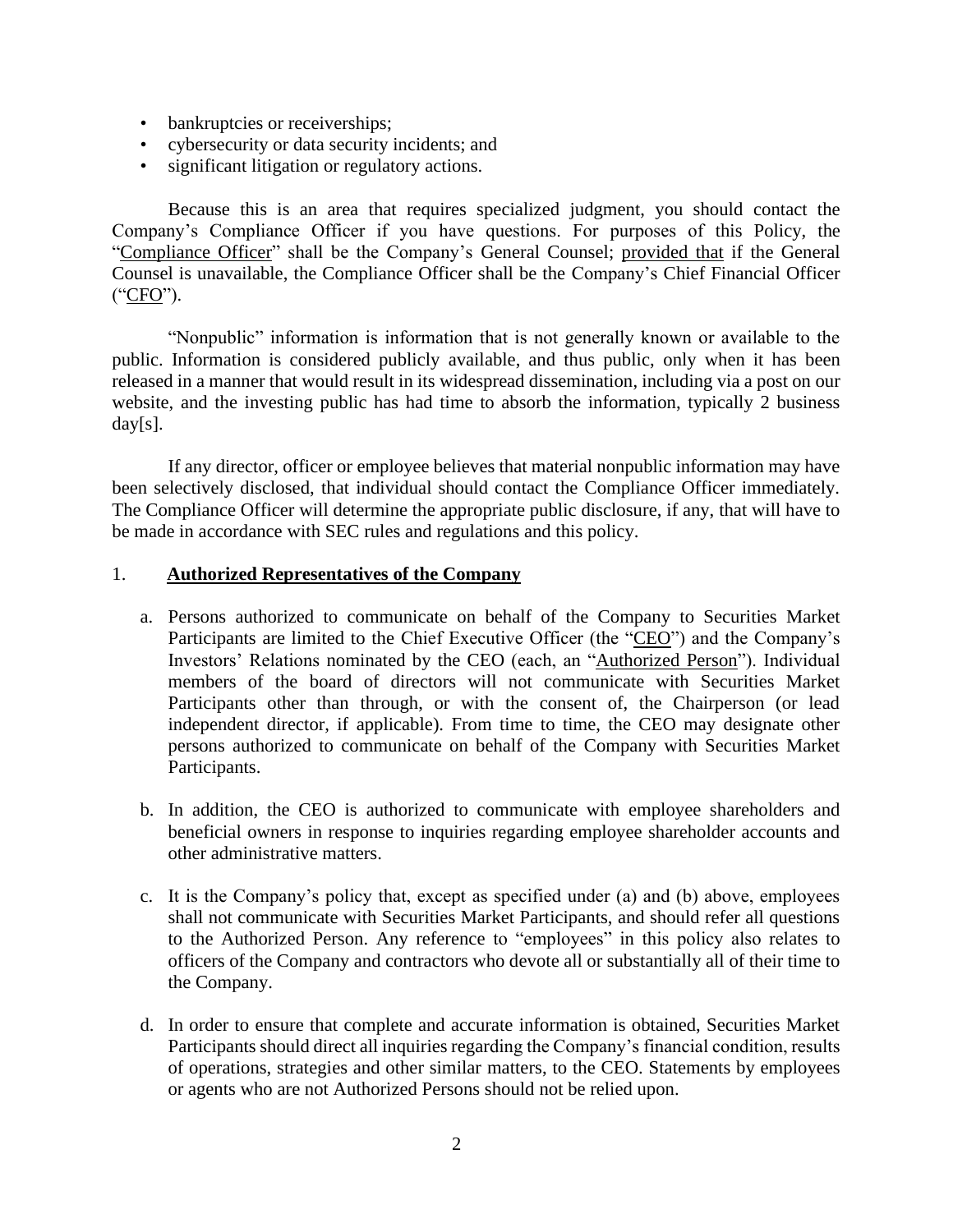# 2. **Quarterly Earnings Release Conference Calls and Updates**

- a. The Company will hold quarterly investor conference calls open to the public and media and provide advance notice of the call through a press release or other means of widespread public dissemination. Before the conference call, the Company will distribute publicly its quarterly or annual earnings release. The Company will also furnish its quarterly or annual earnings release with the SEC on Form 6-K.
- b. A transcript of the conference call will be provided on the Company's website after the conference call for 90 days.
- c. To the extent that the Company provides guidance relative to its financial goals, all guidance, and changes to or affirmations of guidance, will be provided through public disclosure. Any change to guidance practices will be announced in the same manner in which the Company provides guidance. The Company will not subsequently affirm previously-released earnings guidance, if any, or comment on current quarter or annual performance except through public disclosure.
- d. As needed, from time to time, the Company may hold investor conference calls open to Securities Markets Participants and will provide public notice about the call through public disclosure.

### 3. **Quiet Period**

Other than broad, non-exclusionary distribution to the public (e.g., a press release or Form 6-K), the Company will observe a "quiet period," during which the Company shall not comment on its earnings estimates or other prospective financial results for the applicable period. The quiet period will begin two weeks prior to the end of the quarter and continue until the Company's earnings information for the applicable period is made public.

#### 4. **Analyst Models and Reports**

Analyst reports and earnings models may only be reviewed to correct errors that can be corrected by referring to publicly available, historical, factual information or to correct any mathematical errors. No other analyst feedback or guidance on earnings models may be communicated to an analyst. No Company employee should distribute copies of, or refer to, selected analysts' reports to anyone outside the Company. This is consistent with the Company's intention not to adopt any particular analyst report.

#### 5. **Communications and Meetings**

a. It is the Company's policy that, to the extent practical, at pre-scheduled meetings and conference calls with Securities Markets Participants, at least one Authorized Person and another representative of the Company will be present.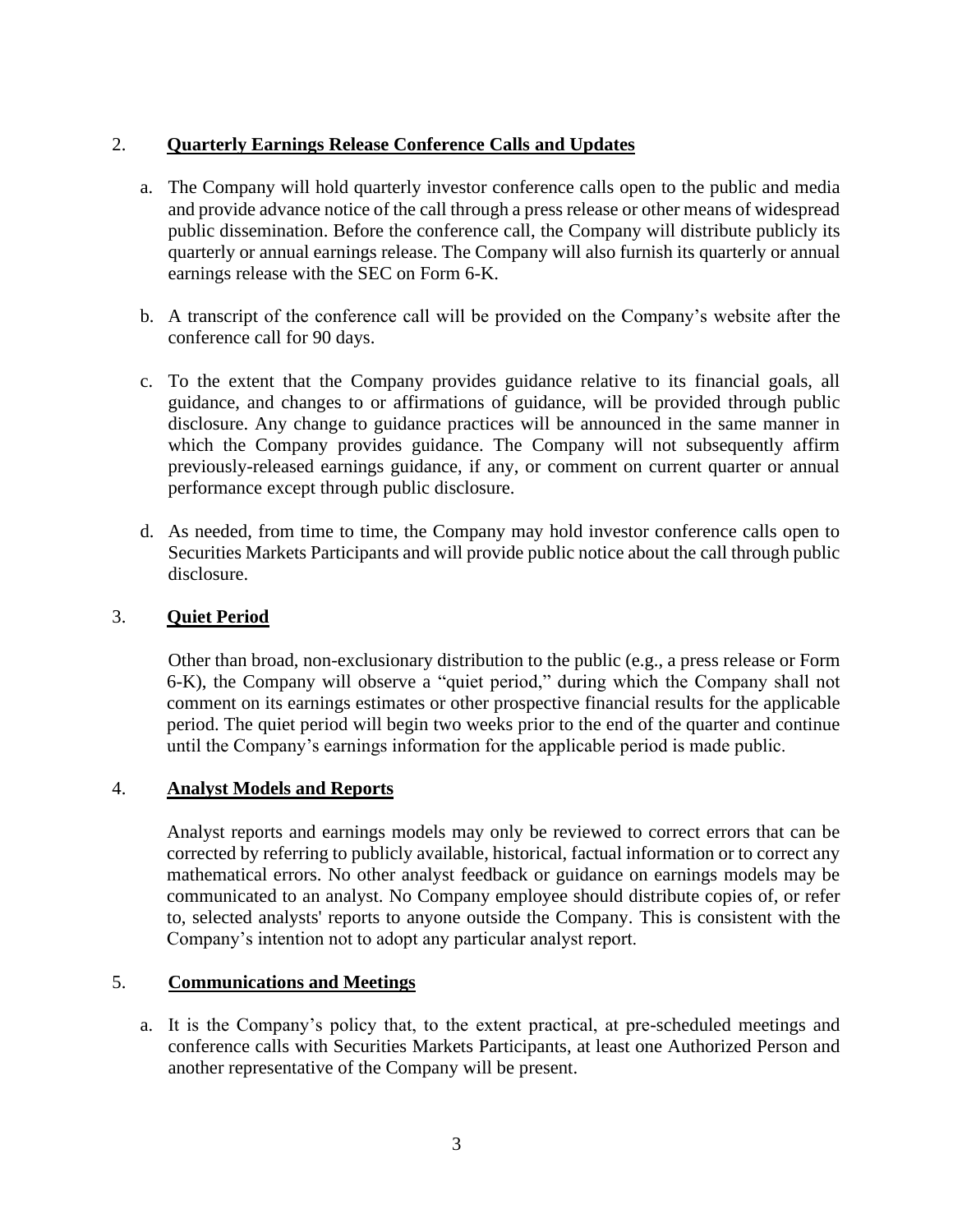- b. The Company may participate from time to time in securities firm-sponsored and other investor and industry conferences. The CEO shall pre-approve the Company's participation in these conferences. It will be the Company's practice to publicly announce its participation in such conferences.
- c. The Company will not intentionally disclose any material, non-public information during said meetings, conference calls, conferences or such other communications, unless such disclosure is made in advance or simultaneously on a widespread basis and with adequate prior notice. If the Company unintentionally discloses material non-public information during said meetings, conference calls, conferences or such other communications, the Company will make the appropriate public disclosure, if any, that is required under applicable SEC rules and regulations and this policy.
- d. Although the Company recognizes that Regulation FD does not apply to communications with the media nor to it as a foreign private issuer, it is the Company's policy to publicly disclose material information before discussing such material with individuals representing the media.

# 6. **Television, Radio and Online Broadcasting Appearances**

All requests to conduct business-related television, radio or online broadcasting programs, or to appear as a guest on such programs, must be approved in advance by the CEO or CFO. Broadcast activities that are a part of an approved marketing effort do not need to be approved in advance.

# 7. **Online Chat Rooms, Forums and Social Media Platforms**

The Company may monitor what others are saying about the Company in online chat rooms, forums and social media platforms. However, the Company generally will not respond to any business-related rumors or correct any inaccuracies that might appear unless required to do so by law or by regulators.

#### 8. **Commenting on Rumors**

The Company has a policy of not responding to business-related rumors absent a legal duty to do so. Whether or not the rumor has any basis in fact, the Company normally will respond by saying: "Our policy is not to comment on business-related rumors or speculations." Like most companies, the Company follows this approach consistently in order to avoid providing an implied confirmation or denial in other circumstances. Exceptions to this policy must be approved by the CEO or CFO.

### 9. **Use of Safe Harbor Language**

The Company will use safe harbor language with respect to forward-looking statements about financial performance at the beginning of quarterly conference calls with the investment community and whenever its representatives speak with analysts or investors.